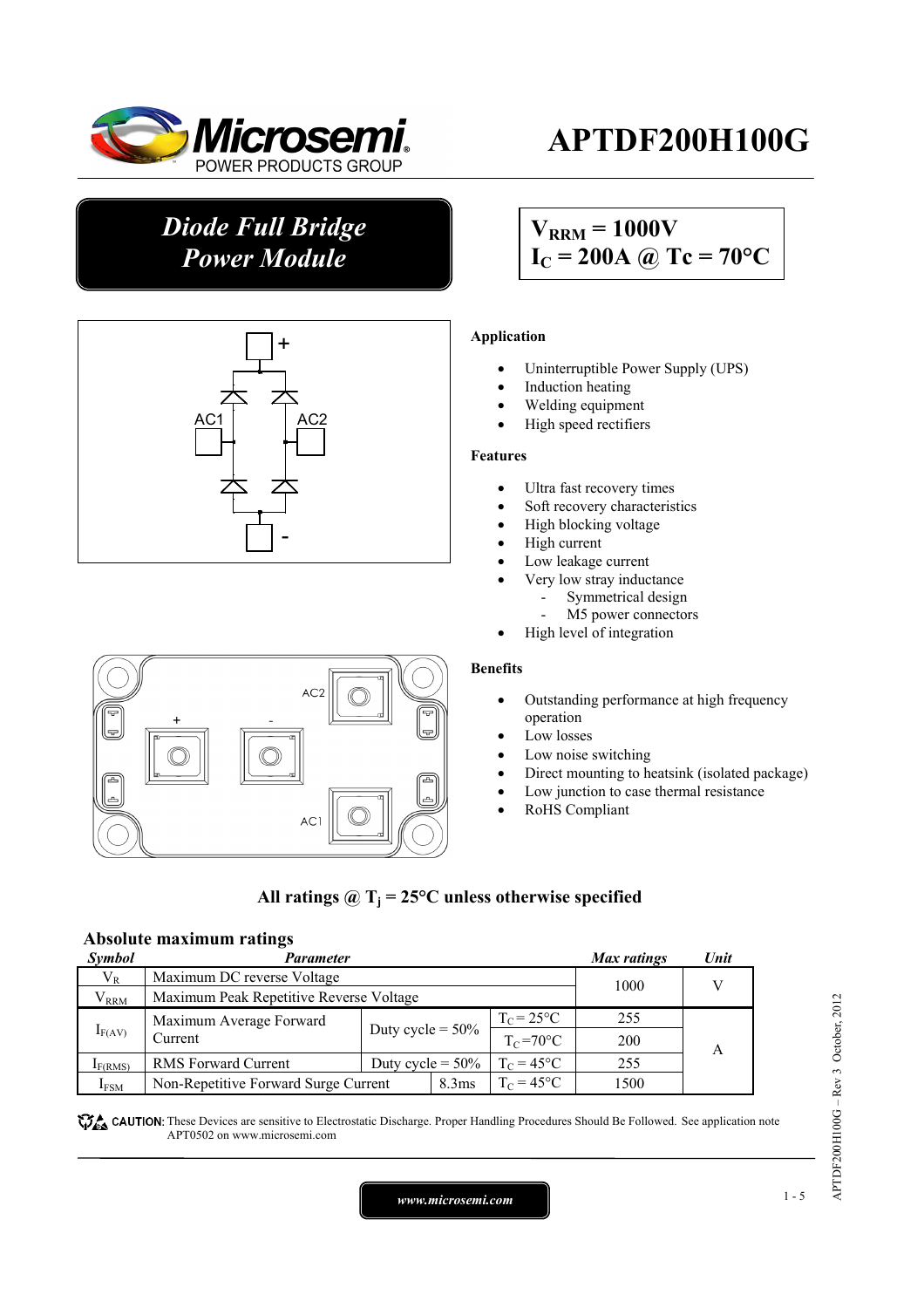

## **Electrical Characteristics**

| <i>Symbol</i> | <i><b>Characteristic</b></i>    | <b>Test Conditions</b> | Min                 | Tvp | <b>Max</b> | <b>Unit</b> |    |
|---------------|---------------------------------|------------------------|---------------------|-----|------------|-------------|----|
| $V_{\rm F}$   | Diode Forward Voltage           | $I_F = 200A$           |                     |     | 2.1        | 2.7         |    |
|               |                                 | $I_F = 300A$           |                     |     | 2.3        |             |    |
|               |                                 | $I_F = 200A$           | $T_i = 125$ °C      |     | 1.7        |             |    |
| $I_{RM}$      | Maximum Reverse Leakage Current |                        | $T_i = 25^{\circ}C$ |     |            | 100         |    |
|               |                                 | $V_R = 1000V$          | $T_i = 125$ °C      |     |            | 600         | μA |
| Uт            | Junction Capacitance            | $V_{R} = 1000V$        |                     |     | 240        |             | pF |

## **Dynamic Characteristics**

| <i><b>Symbol</b></i> | <i><b>Characteristic</b></i> | <b>Test Conditions</b>                                | Min                 | $\mathcal{I}yp$ | <b>Max</b> | Unit |         |  |
|----------------------|------------------------------|-------------------------------------------------------|---------------------|-----------------|------------|------|---------|--|
| $t_{rr}$             | Reverse Recovery Time        | $I_F = 1A, V_R = 30V$<br>$di/dt = 200A/\mu s$         | $T_i = 25^{\circ}C$ |                 | 43         |      | ns      |  |
| $t_{rr}$             |                              | Reverse Recovery Time                                 |                     | $T_i = 25$ °C   |            | 290  |         |  |
|                      |                              | $I_F = 200A$<br>$V_R = 667V$<br>$di/dt = 400A/\mu s$  | $T_i = 125$ °C      |                 | 340        |      | ns      |  |
| $Q_{rr}$             | Reverse Recovery Charge      |                                                       | $T_i = 25^{\circ}C$ |                 | 1.37       |      | $\mu$ C |  |
|                      |                              |                                                       | $T_i = 125$ °C      |                 | 8.1        |      |         |  |
| $I_{RRM}$            | Reverse Recovery Current     |                                                       | $T_i = 25$ °C       |                 | 12         |      | A       |  |
|                      |                              |                                                       | $T_i = 125$ °C      |                 | 36         |      |         |  |
| $t_{rr}$             | Reverse Recovery Time        | $I_F = 200A$<br>$V_R = 667V$<br>$di/dt = 2000A/\mu s$ |                     |                 | 160        |      | ns      |  |
| $Q_{rr}$             | Reverse Recovery Charge      |                                                       | $T_i = 125$ °C      |                 | 14.2       |      | $\mu$ C |  |
| $I_{\rm RRM}$        | Reverse Recovery Current     |                                                       |                     |                 | 140        |      | A       |  |

# **Thermal and package characteristics**

| <b>Symbol</b> | <i><b>Characteristic</b></i>                                        |               |    | Min   | Typ | <b>Max</b> | Unit               |
|---------------|---------------------------------------------------------------------|---------------|----|-------|-----|------------|--------------------|
| $R_{thJC}$    | Junction to Case Thermal Resistance                                 |               |    |       |     | 0.285      | $\rm ^{\circ} C/W$ |
| $V_{ISOL}$    | RMS Isolation Voltage, any terminal to case $t = 1$ min, $50/60$ Hz |               |    | 4000  |     |            |                    |
| $T_{\rm J}$   | Operating junction temperature range                                |               |    | $-40$ |     | 175        | $\rm ^{\circ}C$    |
| $T_{STG}$     | <b>Storage Temperature Range</b>                                    |               |    | $-40$ |     | 125        |                    |
| $T_{\rm C}$   | <b>Operating Case Temperature</b>                                   |               |    | $-40$ |     | 100        |                    |
| Torque        |                                                                     | To heatsink   | M6 |       |     |            | N.m                |
|               | Mounting torque                                                     | For terminals | M5 | ◠     |     | 3.5        |                    |
| Wt            | Package Weight                                                      |               |    |       |     | 300        | g                  |

*www.microsemi.com* 2-5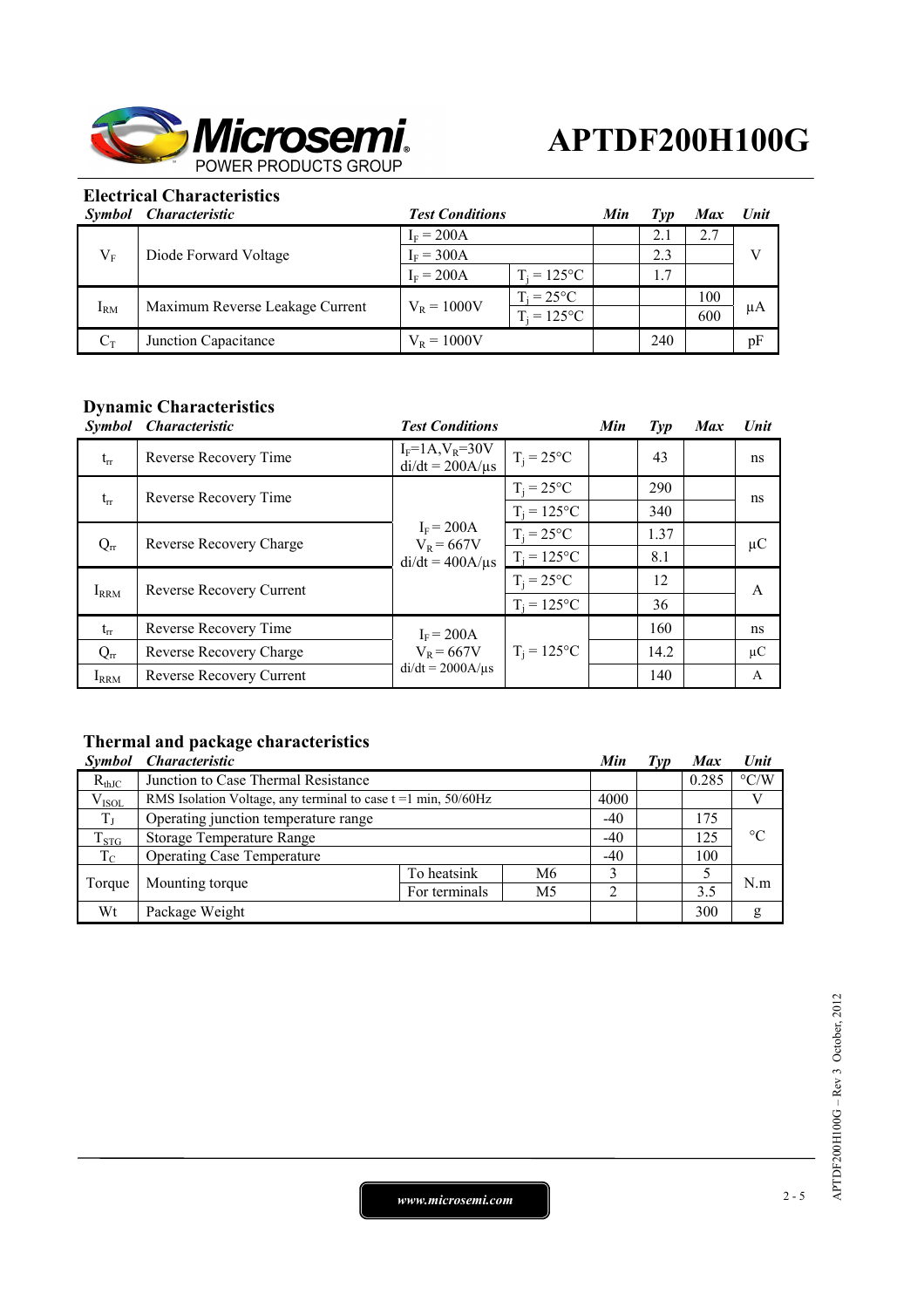

# **APTDF200H100G**

#### **Typical Performance Curve**



APTDF200H100G - Rev 3 October, 2012 APTDF200H100G – Rev 3 October, 2012

*www.microsemi.com* 3-5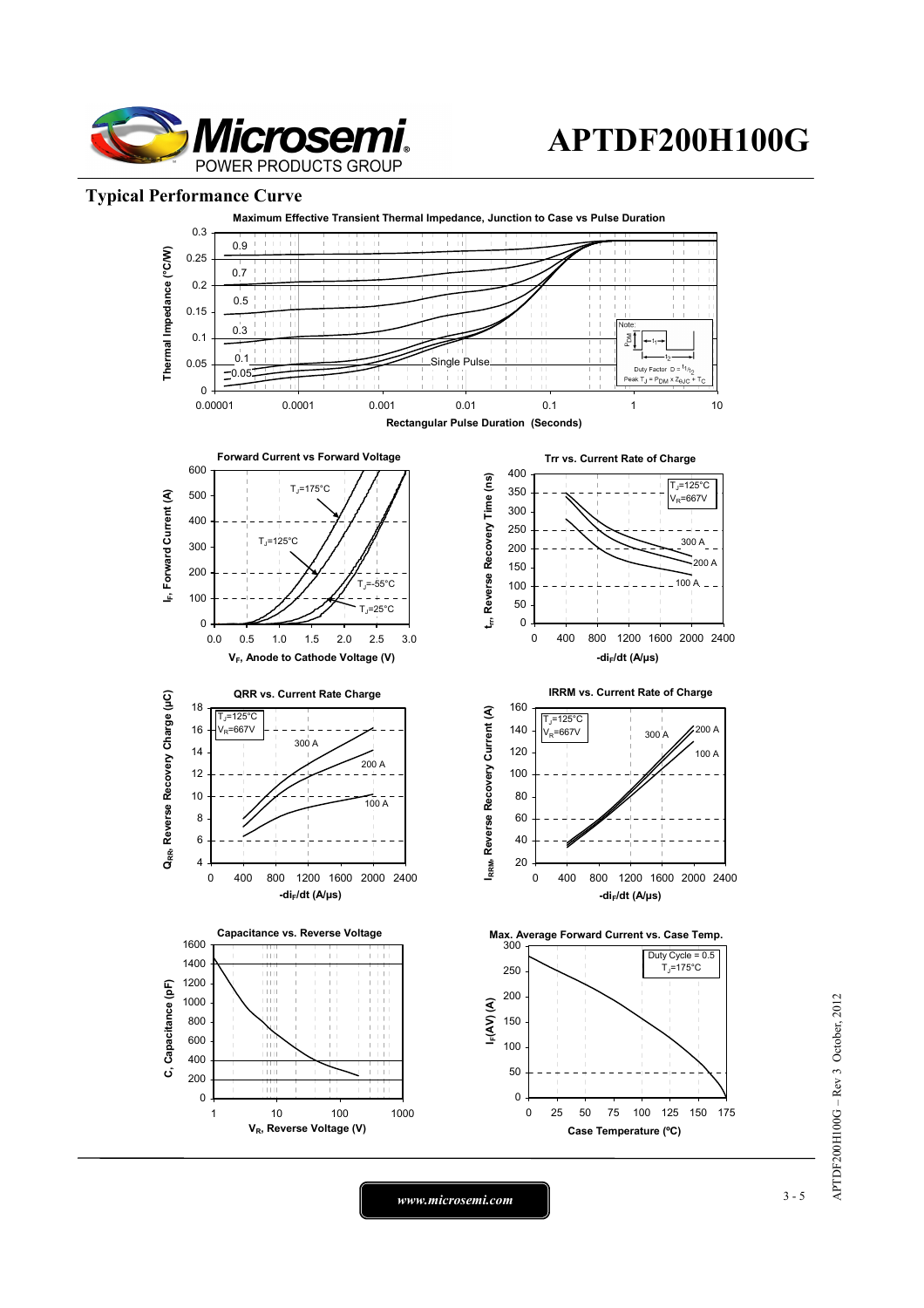

## **SP6 Package outline** (dimensions in mm)



APTDF200H100G - Rev 3 October, 2012 APTDF200H100G – Rev 3 October, 2012

*www.microsemi.com* 4-5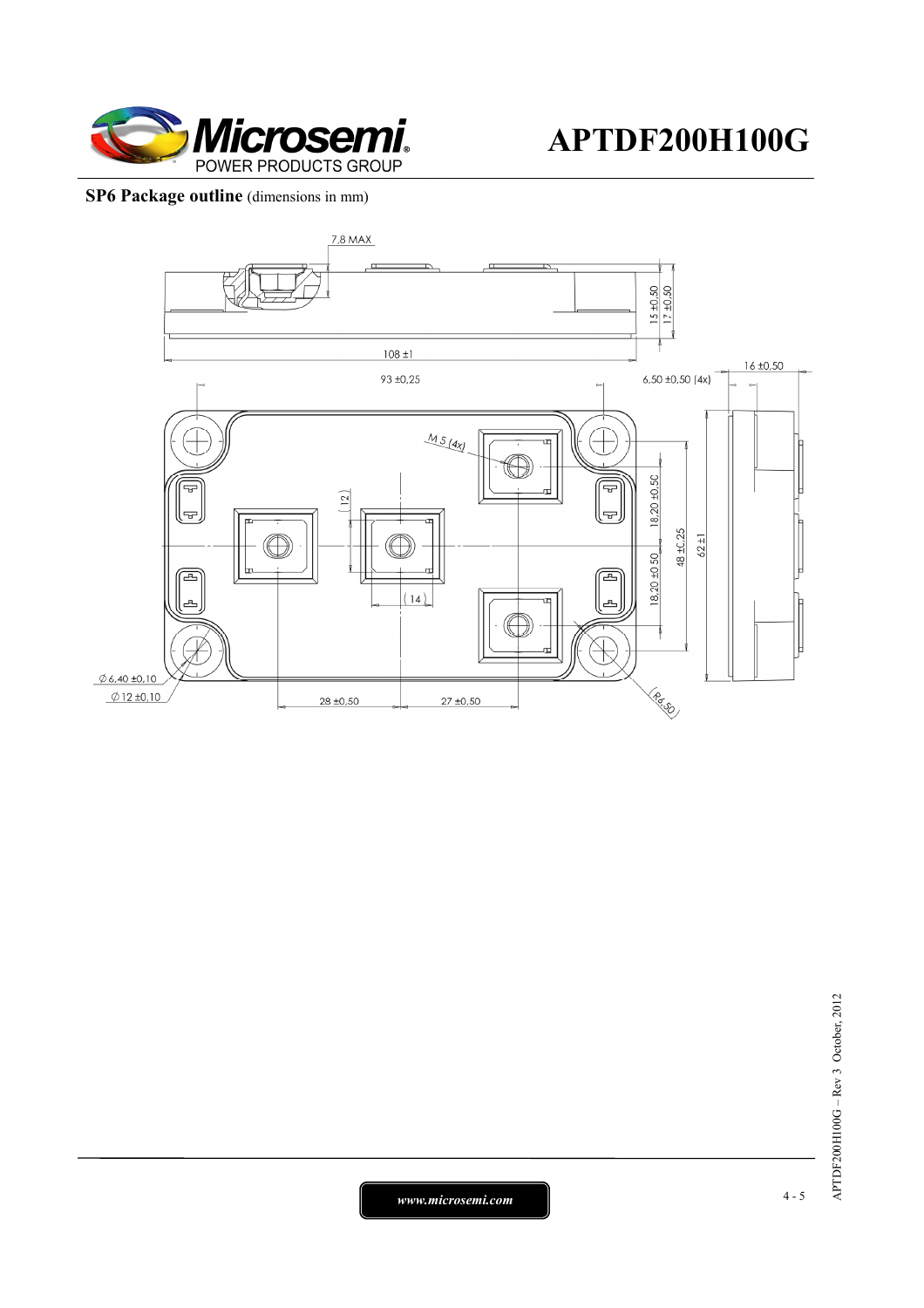

#### DISCLAIMER

The information contained in the document (unless it is publicly available on the Web without access restrictions) is PROPRIETARY AND CONFIDENTIAL information of Microsemi and cannot be copied, published, uploaded, posted, transmitted, distributed or disclosed or used without the express duly signed written consent of Microsemi. If the recipient of this document has entered into a disclosure agreement with Microsemi, then the terms of such Agreement will also apply. This document and the information contained herein may not be modified, by any person other than authorized personnel of Microsemi. No license under any patent, copyright, trade secret or other intellectual property right is granted to or conferred upon you by disclosure or delivery of the information, either expressly, by implication, inducement, estoppels or otherwise. Any license under such intellectual property rights must be approved by Microsemi in writing signed by an officer of Microsemi.

Microsemi reserves the right to change the configuration, functionality and performance of its products at anytime without any notice. This product has been subject to limited testing and should not be used in conjunction with lifesupport or other mission-critical equipment or applications. Microsemi assumes no liability whatsoever, and Microsemi disclaims any express or implied warranty, relating to sale and/or use of Microsemi products including liability or warranties relating to fitness for a particular purpose, merchantability, or infringement of any patent, copyright or other intellectual property right. Any performance specifications believed to be reliable but are not verified and customer or user must conduct and complete all performance and other testing of this product as well as any user or customers final application. User or customer shall not rely on any data and performance specifications or parameters provided by Microsemi. It is the customer's and user's responsibility to independently determine suitability of any Microsemi product and to test and verify the same. The information contained herein is provided "AS IS, WHERE IS" and with all faults, and the entire risk associated with such information is entirely with the User. Microsemi specifically disclaims any liability of any kind including for consequential, incidental and punitive damages as well as lost profit. The product is subject to other terms and conditions which can be located on the web at http://www.microsemi.com/legal/tnc.asp

#### Life Support Application

Seller's Products are not designed, intended, or authorized for use as components in systems intended for space, aviation, surgical implant into the body, in other applications intended to support or sustain life, or for any other application in which the failure of the Seller's Product could create a situation where personal injury, death or property damage or loss may occur (collectively "Life Support Applications").

Buyer agrees not to use Products in any Life Support Applications and to the extent it does it shall conduct extensive testing of the Product in such applications and further agrees to indemnify and hold Seller, and its officers, employees, subsidiaries, affiliates, agents, sales representatives and distributors harmless against all claims, costs, damages and expenses, and attorneys' fees and costs arising, directly or directly, out of any claims of personal injury, death, damage or otherwise associated with the use of the goods in Life Support Applications, even if such claim includes allegations that Seller was negligent regarding the design or manufacture of the goods.

Buyer must notify Seller in writing before using Seller's Products in Life Support Applications. Seller will study with Buyer alternative solutions to meet Buyer application specification based on Sellers sales conditions applicable for the new proposed specific part.